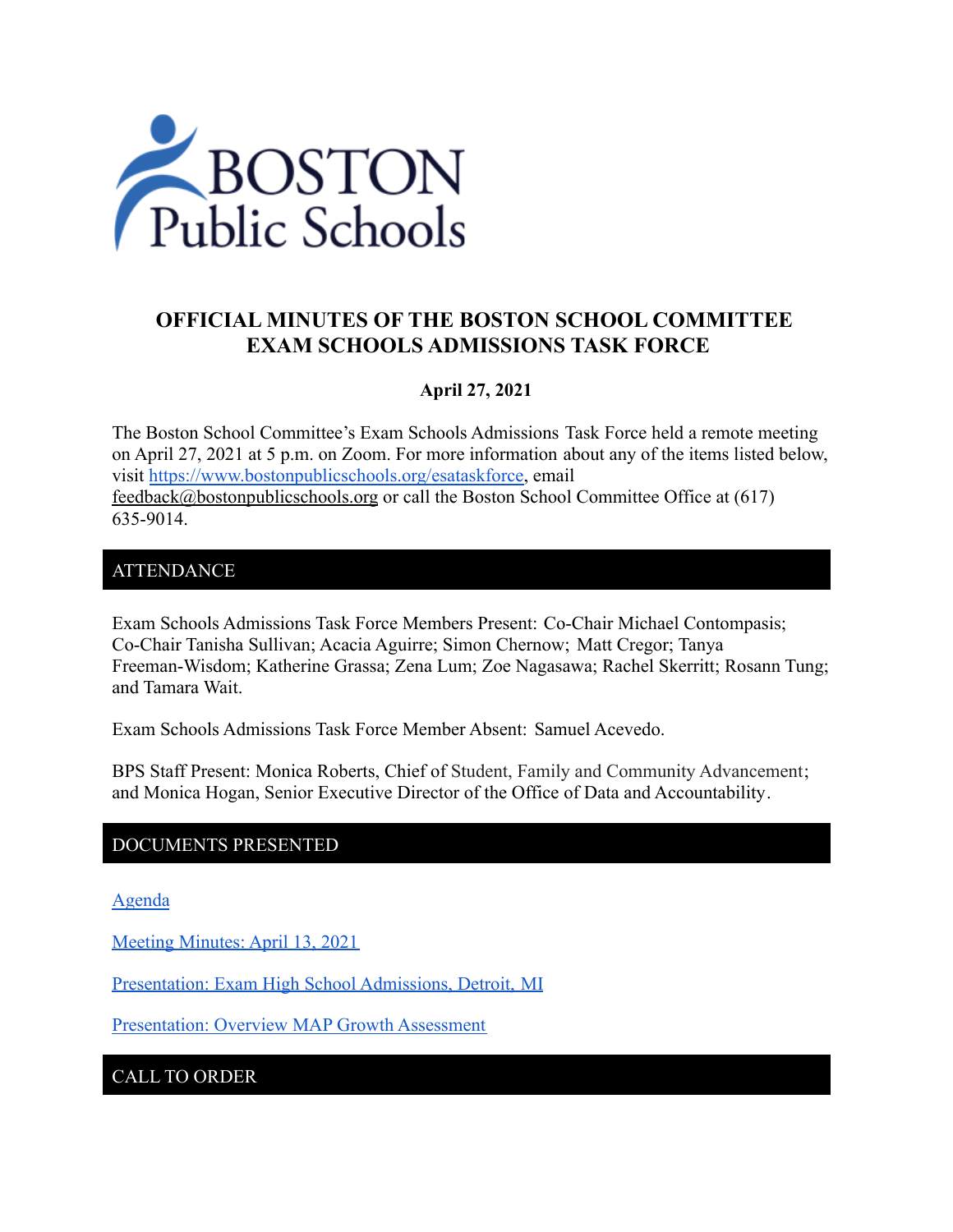Mr. Contompasis called the meeting to order. He announced that simultaneous interpretation services were available in Spanish, Haitian Creole, Cabo Verdean, Vietnamese, Cantonese, Mandarin, Portuguese, Somali, Arabic, and American Sign Language (ASL); the interpreters introduced themselves and gave instructions in their native language on how to access simultaneous interpretation by changing the Zoom channel.

Ms. Parvex called the roll. Mr. Samuel Acevedo was absent. Ms. Tanisha Sullivan, Tamara Waite, and Dr. Freeman-Wisdom arrived shortly after roll call.

# APPROVAL OF MEETING MINUTES: APRIL 13, 2021

*Approved –* The Task Force unanimously approved the minutes of the April 13, 2021 Exam Schools Admissions Task Force meeting.

## PRESENTATION

Ms. Kisha Verdusco, Senior Director, Selective Admissions Detroit Public Schools Community Distric, provided an overview of *Exam High School Admissions in Detroit, Michigan*. She first gave a background on the district and explained that they introduced a new admission process in 2018. This process was not interrupted during Covid-19.

The admissions process consists of the following criterias:

- 750-word essay written by the student
- Transcript/ Report Card showing the two most recent school years and, if applicable,

year-to-date progress reports

- Three references
- High School Placement Test

After implementing the changes in the district's applications by making it a fully transparent process, the enrollment in the exam high schools grew significantly. She described the different criterias and how they were weighted. She said there were bonus points to students in the district, and some schools had additional bonus points depending on the proximity of the students from the school. She also said the district offers a variety of support mechanisms, such as online, phone, and video support assistance. They also conduct webinars for families and offer tutoring for students.

Mr. Cregor asked if there are any schools in the district or outside the district that have higher GPAs and if they weigh grades differently from different types of schools. Ms. Verdusco said they don't do anything differently, and added that it all evens out with the test scores as the students from schools with higher GPAs tend to have lower test and essay scores.

Ms. Skerritt wanted to know more about the assessment the students take. Ms. Verdusco said it was a timed, multiple choice test that comprises several subjects.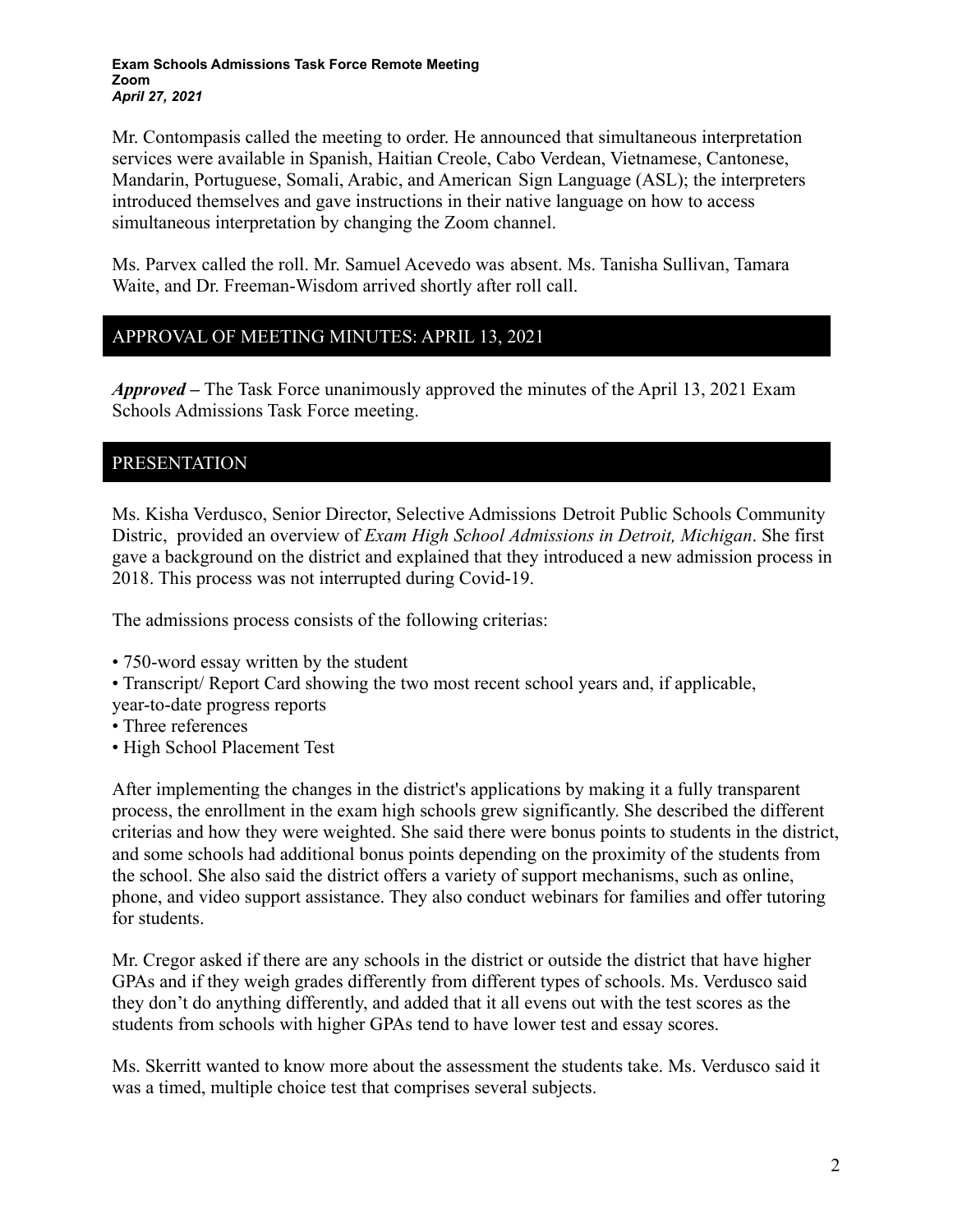Mr. Chernow asked about the neighborhood breakdown and to how many schools a student could apply. Ms Verdusco said students can apply to five schools.

Mr. Contompasis wanted clarification if students that were not City residents could apply to the exam schools, and also wanted to know more about the preparation for the essays. Ms. Verdusco explained that a student outside the district could apply but they would not get the bonus point as someone in the district. She also said that the district weighted the essays more heavily for their content, and not so much the structure.

Mr. Contompasis asked if there was an assessment unit working on the admissions process in the district. Ms. Verdusco said that there was an admissions team, housed within the Office of enrollment, as well as selective admissions in the district working on the admissions process. She said that they also work with other departments within the district, like the assessment department, the Office of Research, and the guidance counselor service.

Ms. Tung wanted to know how representative the selective high schools are of the Detroit K-8 diversity, and if they see some feeder schools with higher rates of being selected into the exam schools. Ms. Verdusco said the schools are reflective of the student body racially but not socio-economically.

Ms. Tung also wanted to know if someone had looked at how predictive of high school performance the test results were by race or by socioeconomic status and if there was a test prep industry built around the test. Ms. Verdusco said the test was offered by private schools in the area and that there was not a test prep industry yet. She reminded the Task Force that this was only their second year using the test and that the district was still evaluating the outcomes.

Ms. Lum asked about the essay and the reasoning behind including a qualitative aspect to the application process. Ms. Verdusco explained that from their experience having a qualitative aspect had an impact especially during the petition process. She further explained that students that didn't get a seat had the opportunity to do a petition and the schools would look at the applications, therefore qualitative aspect does have an impact in the decisions schools make.

Ms. Hogan and Ms. Roberts provided an overview of the *NWEA's MAP Growth Assessment*. Ms. Roberts explained the process of selecting the test by the committee in charge. She mentioned some of the features the committee had looked at, like how it's a computer adaptive test so it's individualized to the student, it's untimed, and multiple choice. This test is also used as a formative test in Boston Public Schools and is aligned to the Massachusetts Curriculum Frameworks. The MAP test is for use with diverse students. In particular, there is a bias view process, which looks at both sensitivity and fairness. It also includes several built-in accommodations for English learners and students with disabilities.

Ms. Hogan gave an overview of the test itself. She explained how the results are reported and what it means that it is an adaptive test. She mentioned there has been a research study linking the MCAS with NWEA map growth assessment to help understand the relationship. She also said that the MAP was introduced in Boston Public Schools 2020 School Year as a formative assessment.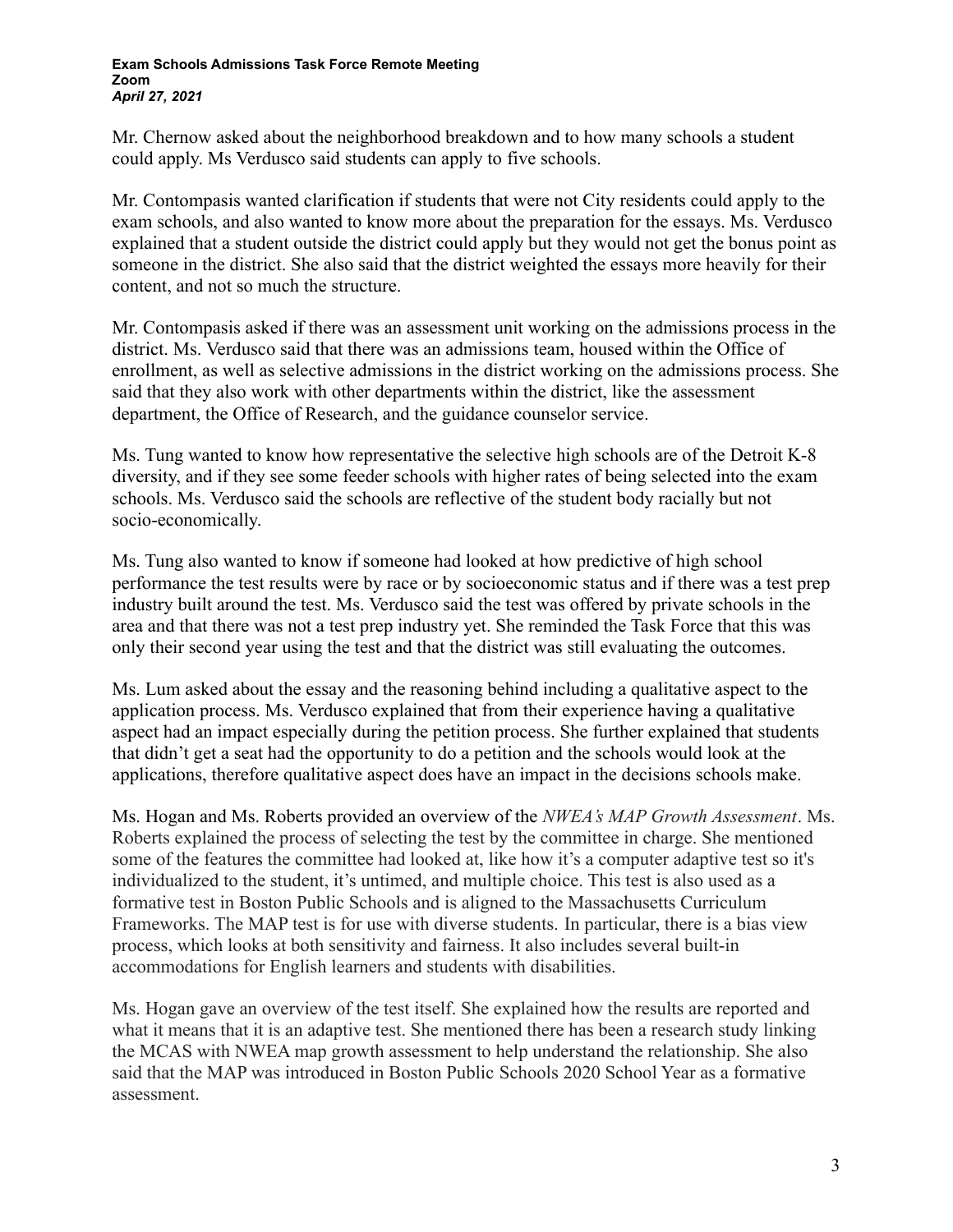Ms. Sullivan asked if the MAP Growth was available in languages other than English and Spanish. Ms. Roberts said that for the time being it was only provided in English and Spanish.

Ms. Sullivan also asked about the composition of the committee that reviewed and chose the assessment. Ms. Roberts explained that it was a two step process: the first committee that had developed the Request for Proposal (RFP), included staff from the Office of Data and Assessment, the Office of Opportunity Gaps, and the Office of Student, Family & Community Advancement, as well as an academic superintendent. The assessment process also had staff from Boston Public Schools. Ms. Roberts explained how the RFP worked and how it was not a public process.

Ms. Sullivan wanted to know more about the bias review and also know what type of review is conducted for gender, socio-economic, racial, and ethnic bias in the assessment. Ms. Roberts explained that when they refer to fairness in this context, it is about making sure that they are assessing students solely on the knowledge that they should have been able to gain in the classroom. Sensitivity is about things on a test that might distract the student during the course of the test. Ms. Roberts did indicate that she would have to get more information about the bias process but her understanding was that NWEA has internal staff working with external experts. They look to see if they are aligned to the curriculum frameworks, and also at the accuracy and the validity of these tests.

Ms. Tung asked for the technical report that NWEA has written on bias review and on differential item functioning, predictability validity studies, and the copy of the MCAS Map linking study. She also wondered what the MAP test provides that the MCAS didn't. Ms. Hogan explained that the MCAS was not an adaptive assessment and it will not provide that deeper information to an instructor about where to focus as the MAP assessment will. Also, if they would use MCAS, they would still need to come up with an assessment for students that do not take the MCAS.

Ms. Roberts emphasized that the main reason for not using the MCAS as the assessment was that not all the students in Massachusetts took it, and the district would have to demonstrate an alignment between the MCAS and the assessment for the non-BPS students.

Ms. Sullivan said that if there is equivalency between two assessments, she would have a question about which assessment could be used and which assessment should be used.

Mr. Contompasis added that the members hadn't heard from NWEA but he was hopeful that they could follow up with questions, and get the appropriate response. He said the members could look on the NWEA website for answers to some of the questions. He also added that if the Task Force listed their concerns, it might have an influence on NWEA making a decision to join the Task Force at a future meeting.

Ms. Sullivan explained that NWEA was invited to present at the meeting but declined. She expressed her concern and disappointment over this matter. She said she hoped they would reconsider and decide to share with the Task Force in a transparent manner.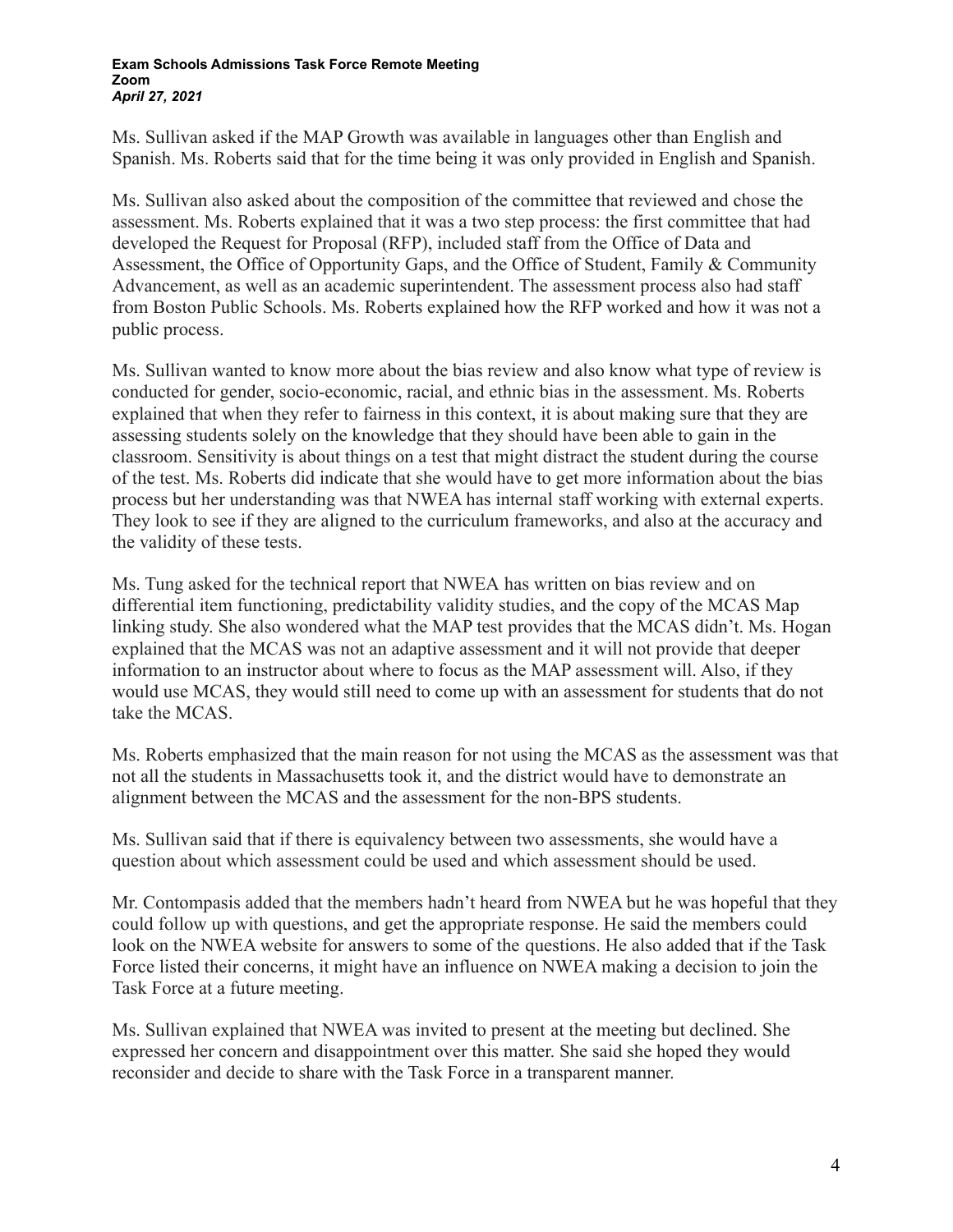Mr. Chernow wanted to know more about the bias review in testing. Ms. Hogan explained it with an example from an MCAS from earlier years.

Ms. Skerritt suggested that the Task Force take into account the time of year in which the MCAS and MAP are given, and the difference between something that's being used for eligibility or to rank students as she was not sure there is sufficient gradation on an MCAS exam in order to differentiate beyond a baseline level of proficiency.

# GENERAL PUBLIC COMMENT

- Tiffany Luo, Allston resident, Boston Latin School (BLS) student, and Boston Student Advisory Council (BSAC) member, testified in favor of diversifying the exam schools.
- Federico Rollo, Allston resident, Boston Latin Academy (BLA), alumni 2019, testified in favor of the MAP growth assessment.
- Rosalba Schino, Downtown resident, BLS parent, testified against a change that didn't include an exam and in favor of quality education for all students.

## CLOSING COMMENTS

Ms. Sullivan reminded the Task Force members that they would start to transition to designing their proposed solution for the School Committee. She asked the members to think about data they would like to see, if they wanted more information about certain criterias, or any information that they thought would be helpful for the Task Force, they should ask for it. She announced that in May the Task Force would start meeting twice a week. Their goal was to provide the School Committee with a recommendation by the end of May.

Ms. Tung asked to see the temporary admissions policy played out in terms of invitations to each of the three exam schools by socio-economics, gender, and race. Ms. Sullian said they didn't have the information available yet. Ms. Roberts explained that the district was ready to send out invitations but that they were working with the legal team and waiting on the appeal process.

Ms. Nagasawa and Mr. Chernow invited the members and the public to the Student Listening Session on May 1..

Ms. Lum asked what communication had been issued to parents that are awaiting exam school invitations. Ms. Roberts said the district sent letters to parents indicating that they expected to send invitations anywhere between mid-to-end of April. Ms. Sullivan added that it is important to be mindful that there are families and students anxiously awaiting these decisions. She said there is a need to acknowledge that the district court has spoken and families deserve to know and the district needs to act. Mr. Contompasis added that this message should be conveyed to the Superintendent, with insistence that they hold to the timeline that they've established, which would end this week.